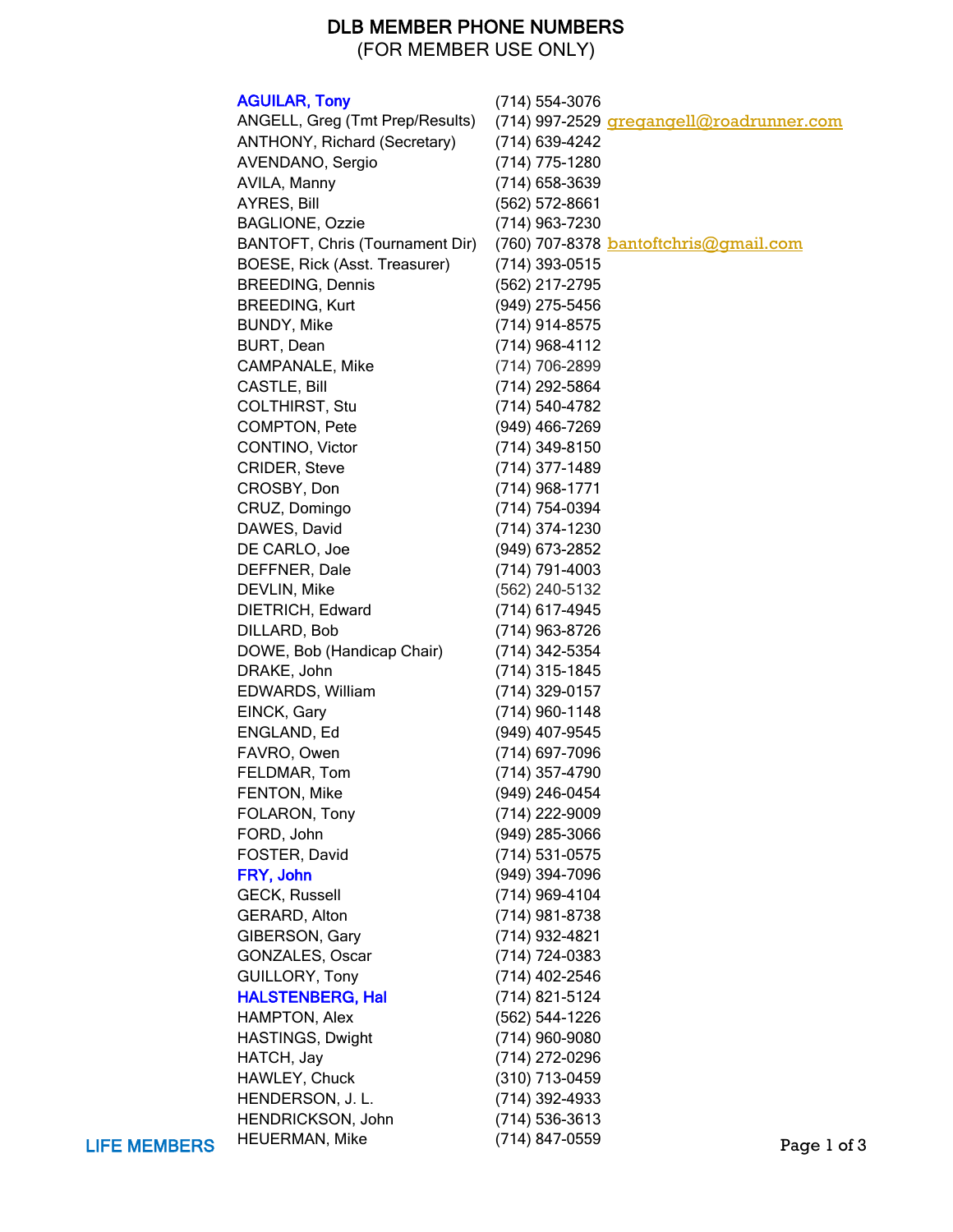## DLB MEMBER PHONE NUMBERS

(FOR MEMBER USE ONLY)

|                     | <b>HIGGINS, Jim</b>                             | (714) 328-7193   |                                       |             |
|---------------------|-------------------------------------------------|------------------|---------------------------------------|-------------|
|                     | HODGE, John                                     | (714) 964-3854   |                                       |             |
|                     | HOLLISTER, Tom (Away Tourny Dir) (714) 944-2941 |                  |                                       |             |
|                     | <b>HORNER, Gene</b>                             | (714) 536-0494   |                                       |             |
|                     | HOULE, Norm                                     | (714) 264-3500   |                                       |             |
|                     | JAGO, John                                      | (714) 965-2947   |                                       |             |
|                     | JENNESS, Bob                                    | (206) 909-6937   |                                       |             |
|                     | JENKES, Vaughn                                  | (714) 846-4616   |                                       |             |
|                     | JEZIN, Andy                                     | (310) 748-5832   |                                       |             |
|                     | JOHNSON, Bob                                    | (469) 360-8846   |                                       |             |
|                     | JOHNSON, Brian                                  | (714) 916-7354   |                                       |             |
|                     | JONES, Steven                                   | (949) 933-0936   |                                       |             |
|                     | JORDAN, Larry                                   | $(714)$ 606-8514 |                                       |             |
|                     | <b>JURANEK, Bob</b>                             | $(714)$ 963-3119 |                                       |             |
|                     | KACZMAREK, Jim                                  | (714) 531-5002   |                                       |             |
|                     | KATNIK, Norman                                  | (714) 393-2799   |                                       |             |
|                     | KARRER, Bert                                    | (714) 376-5079   |                                       |             |
|                     | KIRLEIS, Enno                                   | (714) 968-5827   |                                       |             |
|                     | KLEIN, Reiny                                    | (714) 960-9154   |                                       |             |
|                     | KLUCK, Jim                                      | (714) 536-6871   |                                       |             |
|                     | KOFFLER, Steve                                  | (949) 351-3457   |                                       |             |
|                     |                                                 |                  |                                       |             |
|                     | KROTEE, Don                                     | (714) 329-3036   |                                       |             |
|                     | LAMPLEY, Paul (Vice President)                  |                  | (714) 623-1804 paul.lampley@gmail.com |             |
|                     | LATHAM, Guy                                     | (858) 735-4805   |                                       |             |
|                     | LEGASPI, Joe                                    | (714) 290-3980   |                                       |             |
|                     | LEINGANG, Frank                                 | (714) 809-4003   |                                       |             |
|                     | LETTERMAN, Rick                                 | (714) 322-2184   |                                       |             |
|                     | LIN, Willy                                      | (714) 369-6261   |                                       |             |
|                     | LOPEZ, Andrew                                   | (714) 904-6757   |                                       |             |
|                     | LUDVIGSEN, Roy                                  | (678) 640-1699   |                                       |             |
|                     | MAHAN, Jack                                     | (714) 968-9533   |                                       |             |
|                     | MALKIN, Marty                                   | (949) 350-4621   |                                       |             |
|                     | MANNING, Art                                    | (714) 531-0897   |                                       |             |
|                     | MANZANARES, Jose                                | (949) 589-7504   |                                       |             |
|                     | Mc CLEARY, Don                                  | (714) 531-4472   |                                       |             |
|                     | McINTYRE, Brad                                  | 714-743-7669     |                                       |             |
|                     | MILLER, Jim                                     | (714) 292-8468   |                                       |             |
|                     | MILLER, John J.                                 | (951) 533-9114   |                                       |             |
|                     | <b>MIN, David</b>                               | (714) 397-7667   |                                       |             |
|                     | MORTENSEN, Per                                  | (949) 637-3521   |                                       |             |
|                     | MOSHIRI, Mike                                   | (714) 756-1580   |                                       |             |
|                     | MURPHY, Bob                                     |                  | (714) 609-0468 bob4god@aol.com        |             |
|                     | <b>MUSE, Nick</b>                               | (714) 968-2524   |                                       |             |
|                     | NAAH, Steve                                     | (714) 964-5510   |                                       |             |
|                     | NEILON, Bill                                    | (714) 960-9109   |                                       |             |
|                     | NOVIELLI, Bob                                   | (714) 914-3266   |                                       |             |
|                     | <b>O'BERG, Robert</b>                           | (714) 841-2174   |                                       |             |
|                     | OLIVERI, Frank                                  | (714) 962-2376   |                                       |             |
|                     | OLSON, Dennis                                   | (714) 847-6353   |                                       |             |
|                     | OTSUBO, Ken                                     | (562) 412-7634   |                                       |             |
|                     | PARKER, Ron                                     | (714) 964-3032   |                                       |             |
| <b>LIFE MEMBERS</b> | PATUN, John                                     | (310) 880-4250   |                                       | Page 2 of 3 |
|                     |                                                 |                  |                                       |             |